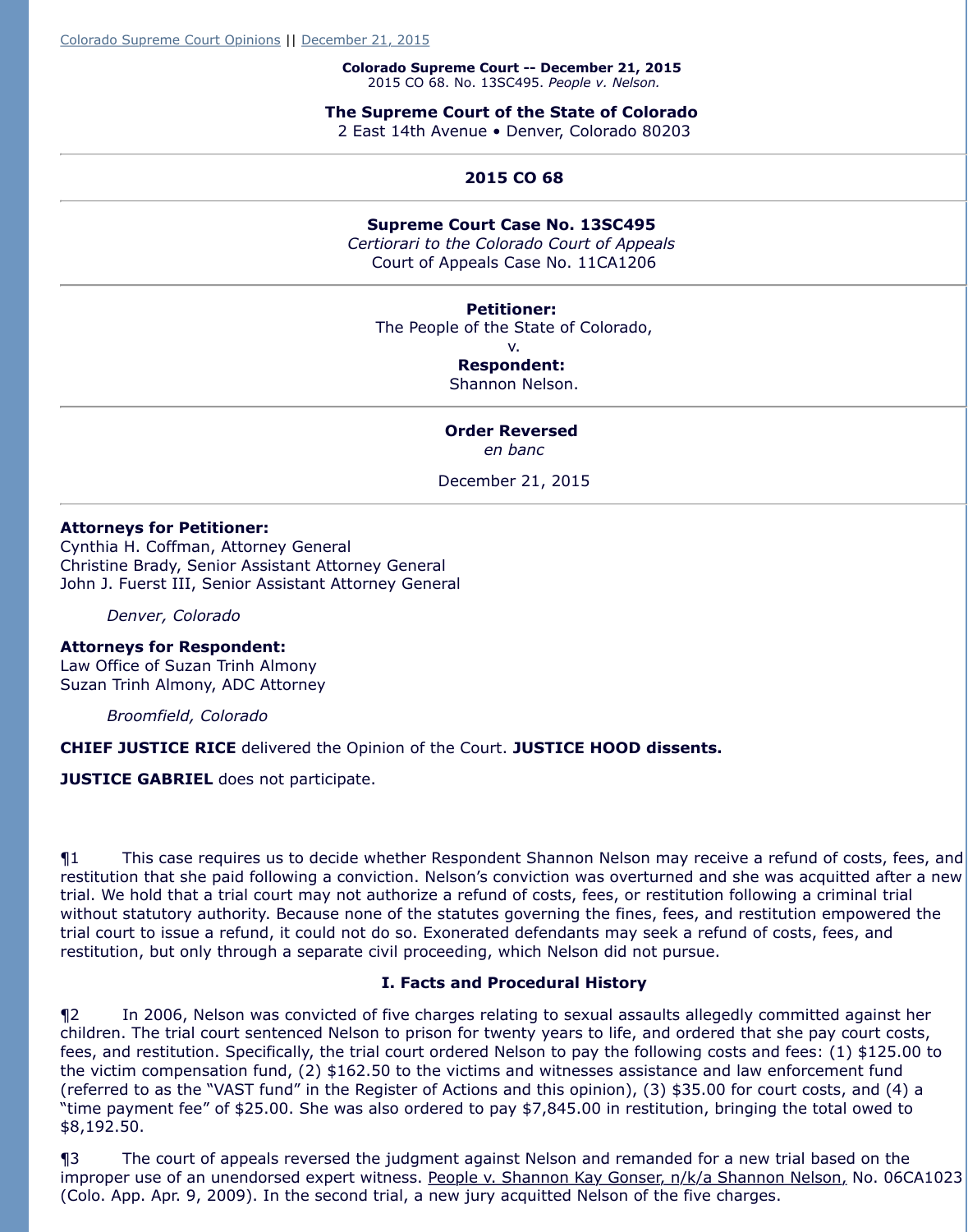¶4 Between Nelson's initial conviction and subsequent acquittal, the Department of Corrections withheld \$702.10 from her inmate account to pay the costs, fees, and restitution that she owed.<sup>1</sup> Eight months after her acquittal, Nelson filed a motion for a refund of the money she had paid toward the costs, fees, and restitution, arguing that a failure to refund the money would violate state and federal constitutional guarantees of due process. The trial court concluded that it did not have authority to order the Department of Corrections to return the funds. Nelson appealed.

**¶5** The court of appeals reversed the trial court's decision. People v. Nelson, 2013 COA 58, ¶ 36, \_\_\_ P.3d \_\_\_\_. It held that when a defendant's conviction is overturned on appeal and upon retrial she is acquitted, she is entitled to seek a refund of costs and fees, id. at 1 16, as well as a refund of restitution, id. at 1 21. The court of appeals concluded that an order for a defendant to pay costs, fees, and restitution must be tied to a valid conviction. Id. at  $\P\P$ 12–13. It then stated that Nelson's acquittal upon retrial rendered the prior conviction invalid. Id. at  $\P\P$  14–16. The court of appeals reasoned that the parties should be "placed in status quo" and Nelson should receive a refund. Id. at ¶ 15 (quoting Toland v. Strohl, 364 P.2d 588, 593 (Colo. 1961)). Finally, the court of appeals determined that the State should issue the refund, because the State's action caused the "wrongful payment of restitution." Nelson, ¶ 29. The court of appeals acknowledged that "the [S]tate may be required to refund monies that it has already disbursed to third parties," id. at 1 28, but determined that, by disbursing the funds, the State "assumed the risk that the conviction could ultimately be overturned,"  $id$  at  $\parallel$  30.

¶6 The People then petitioned this court for certiorari, asking whether the trial court may order a refund of restitution and, if so, which branch of the government should shoulder that burden. We granted certiorari to consider whether a trial court could issue refunds of not only restitution, but also costs and fees, and to determine which branch, if any, should pay the refunds.<sup>2</sup>

## **II. Standard of Review**

¶7 Whether a trial court has authority to order a refund of costs, fees, and restitution presents a question of law, which we review de novo. See People v. Porter, 2015 CO 34, ¶ 8, 348 P.3d 922, 924. This case involves issues of statutory construction, which we also review de novo. Mishkin v. Young, 107 P.3d 393, 396 (Colo. 2005).

#### **III. Analysis**

¶8 We begin with an overview of the statutes governing the costs, fees, and restitution ordered in this case, then proceed to a discussion of whether a trial court may authorize a refund. We hold that a trial court must have statutory authority to order a refund from public funds. A defendant may seek a refund of costs, fees, and restitution through the refund process created by sections 13-65-101 to -103, C.R.S. (2015) ("the Exoneration Act" or "the Act"). A trial court may not, however, order a refund of costs, fees, and restitution as part of a criminal proceeding without statutory authority to do so.

## **A. Legal Background**

¶9 Nelson seeks reimbursement of restitution, costs, and fees that she paid after her initial conviction. This raises questions about the interplay between numerous statutes that govern the imposition, collection, management, and distribution of costs, fees, and restitution. See, e.g., §§ 13-32-105, 18-1.3-603, 24-4.2-104(1)(d), 24-4.1-119, C.R.S. (2015). A brief review of the relevant statutes is necessary to explain the relationship between them, and how they affect a court's ability to order a refund.

#### **1. Costs, Fees, and Surcharges**

¶10 When Nelson was convicted after the first trial, the court ordered her to pay several costs, fees, and surcharges, totaling \$347.50. First, Nelson was ordered to pay \$125.00 to the crime victim compensation fund. The court orders a defendant to pay this fine when a criminal action results in a conviction or deferred judgment. § 24- 4.1-119. These fines go into the crime victim compensation fund housed in each judicial district. Id.; § 24-4.1-117(1), C.R.S. (2015). Other than a small portion allocated to the fund's administrative costs, money in the fund is to be used "solely for the compensation of victims." § 24-4.1-117(5). Nelson paid this fee.

¶11 Next, the court imposed a separate charge for the VAST fund. § 24-4.2-104(1)(d). The court administrator in each judicial district is responsible for the VAST fund in that district. § 24-4.2-104(1)(a)(I). Fees supporting this fund are "levied on each criminal action resulting in a conviction or in a deferred judgment and sentence." §§ 24-4.1- 119, 24-4.2-104. Nelson paid \$162.50 to the VAST fund.

¶12 Nelson was also charged a docket fee of \$35.00, which funds the judicial stabilization cash fund and the state commission on judicial performance cash fund. § 13-32-105. Nelson did not pay this docket fee.

¶13 Because Nelson was unable to pay the costs, fees, and restitution on the day that she was ordered to pay, she was charged a time payment fee of \$25.00. § 16-11-101.6(1), C.R.S. (2015). This fee is charged each year that the amount owed is not fully paid. Id. Time payment fees fund the judicial collection enhancement fund, which is located in the state treasury. § 16-11-101.6(2).The General Assembly makes annual appropriations from the fund to cover "administrative and personnel costs incurred in collecting restitution, fines, costs, fees, and other monetary assessments." Id. Nelson did not pay the time payment fee.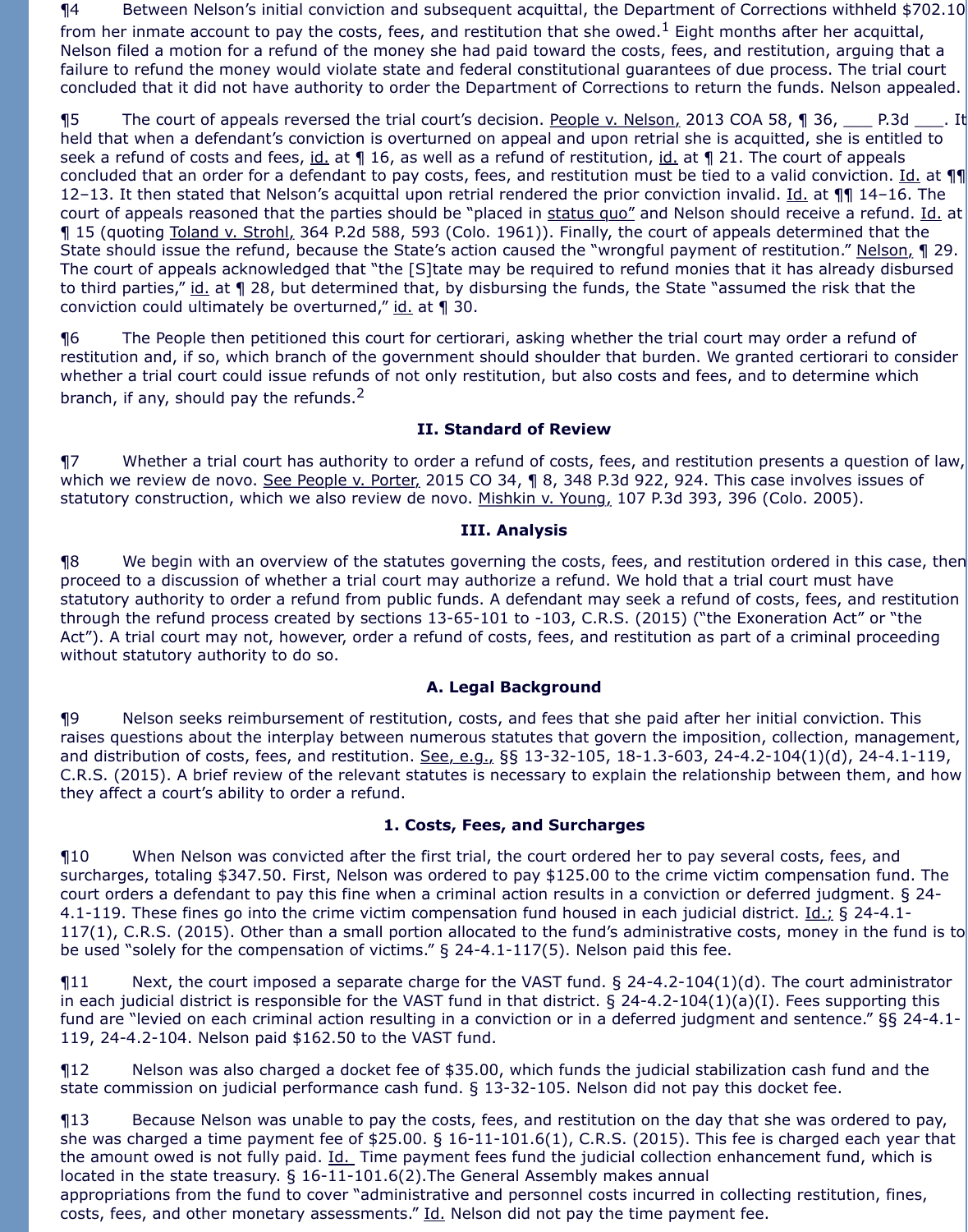¶14 Nelson began paying the fees according to a payment plan because she was not able to pay them when she was convicted. When a defendant pays according to a payment plan, the payments are credited in the following order: (1) crime victim compensation fund; (2) VAST fund; (3) restitution; (4) surcharges related to the address confidentiality program; (5) time payment fee; (6) late fees; and (7) any other fines, fees, or surcharges. § 16-18.5- 110, C.R.S. (2015). However, the State pays the cost of criminal cases when a defendant is acquitted or when the court determines that the defendant is unable to pay. § 16-18-101(1), C.R.S. (2015). Because Nelson paid only a portion of what she was originally ordered to pay, the money was credited only to the victim compensation fund, the VAST fund, and toward restitution.

## **2. Restitution**

¶15 In addition to these costs and fees, the court ordered Nelson to pay \$7,845.00 in restitution to the victims. When a court orders a conviction, it must consider ordering restitution for any victims. § 18-1.3-603. An order of restitution is a "final civil judgment in favor of the state and any victim." § 18-1.3-603(4)(a). Moreover, "any such judgment shall remain in force until the restitution is paid in full." Id.

 $\P$ 16 Restitution becomes "due and payable at the time that the order of conviction is entered." § 16-18.5-104(1), C.R.S. (2015). If no victim suffered pecuniary loss, then the court does not order restitution. § 18-1.3-603(1)(d). The amount of restitution may be increased if the court learns of additional victims or losses. § 18-1.3-603(3). It may also be decreased, either with the consent of the prosecuting attorney and the victims or if the defendant otherwise compensates the victims. Id.

¶17 The goal of ordering restitution is partly to rehabilitate defendants and deter criminal activity and partly to make victims whole. § 18-1.3-601(1)(c)–(e), C.R.S. (2015). The restitution program aims to fully compensate victims and to take the profit out of crime. § 18-1.3-601(1)(a)-(d); People v. Leonard, 167 P.3d 178, 181 (Colo. App. 2007) (citing People v. Milne, 690 P.2d 829, 836 (Colo. 1984)).

¶18 If the defendant claims she cannot pay the restitution amount and is incarcerated, then the Department of Corrections investigates the defendant's ability to pay and establishes a payment plan. § 16-18.5-106, C.R.S. (2015). While a defendant is incarcerated, the Department of Corrections "may direct that a portion of the deposits into such inmate's bank account be applied to any outstanding balance." § 16-18.5-106(2). If the defendant is not in custody and claims she cannot pay, she must report to the Collections Investigator, who investigates the defendant's ability to pay and establishes a payment schedule with the defendant. § 16-18.5-104(3)–(4). The Collections Investigator is responsible for monitoring the defendant's restitution payments. § 16-18.5-105, C.R.S. (2015).

¶19 Victims have the right to pursue collection of restitution. § 16-18.5-107(1),

C.R.S. (2015). But if a victim elects not to pursue it, the Collections Investigator or Department of Corrections must do so. § 16-18.5-107(4). If "no victim can be reasonably located or the victim declines to accept restitution," the defendant pays the restitution amount to the State. § 16-18.5-109, C.R.S. (2015). Restitution paid to the State is transferred to the VAST fund in the judicial district where the crime occurred. § 24-4.1-117. The money is then distributed between the VAST fund and the crime victim compensation fund. § 16-18.5-109(3). Of the total amount that Nelson paid, \$414.60 was disbursed to the victims as restitution.

# **3. Crime Victim Compensation Act**

¶20 The People suggest that if a court may order a refund of restitution, then the money should come from the crime victim compensation fund. However, an examination of the statutes governing the crime victim compensation fund reveals no authority by which the court could order a withdrawal from this fund to reimburse Nelson.

¶21 In 1981, the General Assembly created the Crime Victim Compensation Program to protect and assist the victims of crimes and their immediate family members by "lessening the financial burden placed upon victims due to the commission of crimes." § 24-4.1-101, C.R.S. (2015). The General Assembly instructed that the statute be "liberally construed" to accomplish its stated purpose. Id.

¶22 To achieve this purpose, the Crime Victim Compensation Act established a crime victim compensation board ("the board") in each judicial district. §§ 24-4.1-102(3), -103(1), C.R.S. (2015). In each district, the District Attorney appoints three members to the board. § 24-4.1-103(1). The District Attorney and her staff assist the board in performing its duties. § 24-4.1-104, C.R.S. (2015). This board considers applications to determine whether a victim is entitled to compensation and how much the victim should receive. §§ 24-4.1-106 to -109, C.R.S. (2015).

¶23 The Crime Victim Compensation Act also created a crime victim compensation fund in each judicial district. § 24-4.1-117(1). This fund consists of the money received from costs and surcharges levied on criminal convictions, any federal money available for victim compensation, plus refunds from victims who receive an award from the fund in addition to damages or restitution from the defendant.  $\S$  24-4.1-117(2); see also  $\S$  24-4.1-119 (listing the costs and surcharges that finance the fund). The fees are "levied on each criminal action resulting in a conviction or in a deferred judgment and sentence." § 24-4.1-119(1)(a).

¶24 "All moneys deposited in the fund shall be used solely for the compensation of victims," other than a small carve-out of 12.5% for administrative costs. § 24-4.1-117(5). The District Attorney may use no more than 10% of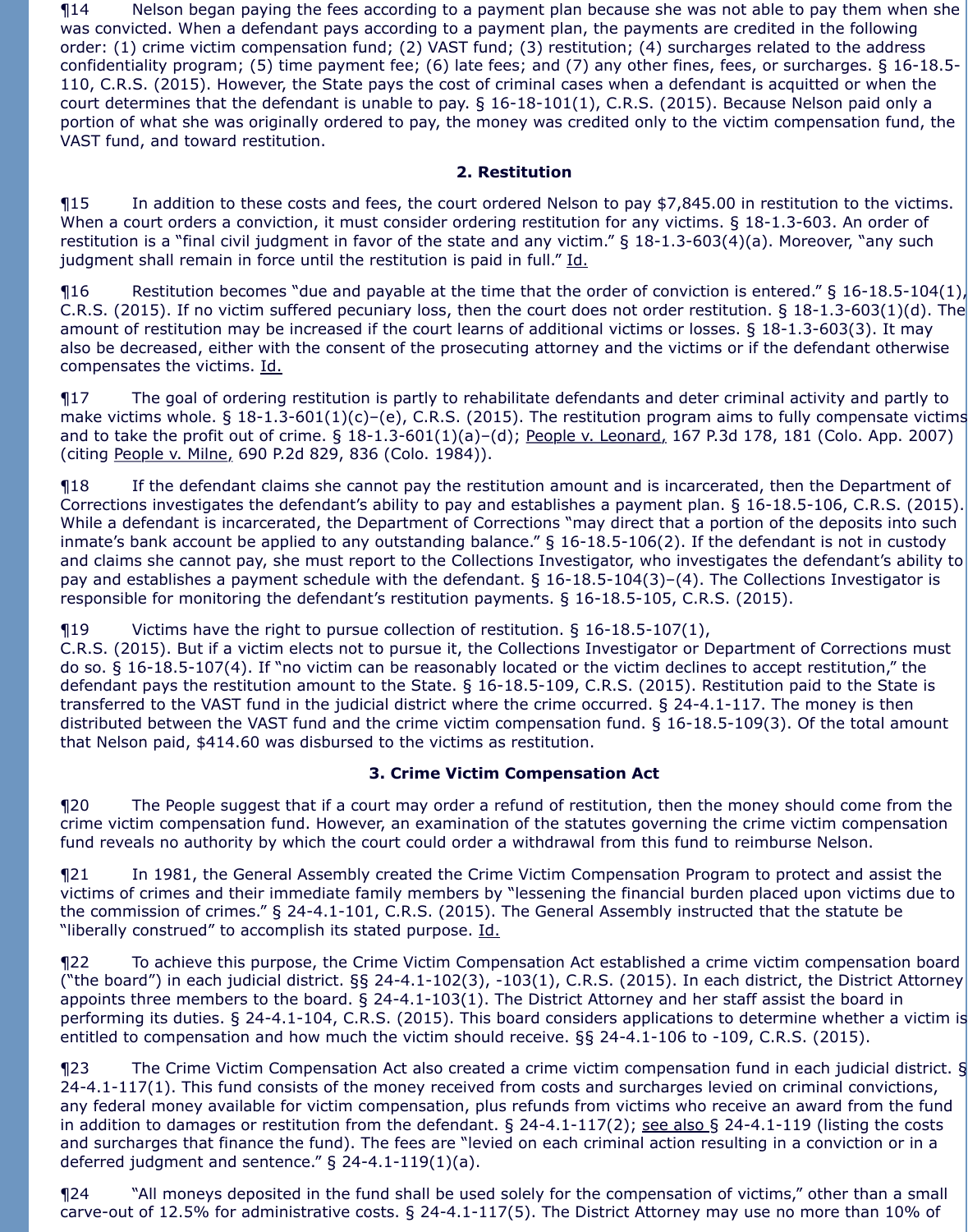the fund for administrative costs, and the Court Administrator may use 2.5% for costs. Id.

¶25 The Court Administrator in each judicial district is the custodian of the fund. § 24-4.1-118, C.R.S. (2015). The Court Administrator makes disbursements from the fund to compensate victims upon written authorization of either the board or the court. Id. Each year, the Court Administrators in each judicial district report the amount of money collected and distributed under the fund to the state Court Administrator. § 244.1-122, C.R.S. (2015).

¶26 The Crime Victim Compensation Act also created an advisory board, which functions under the Division of Criminal Justice in the Department of Public Safety. § 24-4.1-117.3(1), C.R.S. (2015). The Executive Director of the Department of Public Safety sits on the board and appoints at least seventeen members of various backgrounds to the board. § 24-4.1-117.3(2). The advisory board develops and revises standards for the administration of the fund, investigates and imposes sanctions for violating those standards, distributes seized profits from crime, and advises the division of criminal justice concerning grant awards. § 24-4.1-117.3(3).

¶27 The fund is intended to be the payor of last resort. § 24-4.1-110(2), C.R.S. (2015). When a victim receives compensation from another source (such as restitution from the defendant), in addition to compensation from the fund, the victim must refund either the lesser sum or the amount of compensation that exceeds his losses. Id. Any payment that the victim receives from the fund may not be assigned or subject to attachment until after the victim or his beneficiary actually receives the payment. § 24-4.1-114, C.R.S. (2015). "The acceptance of an award . . . shall subrogate the state, to the extent of such award, to any right or right of action accruing to the applicant." § 24-4.1- 116, C.R.S. (2015).

¶28 The crime victim compensation fund's purpose is clear: the money is to be used to compensate crime victims. Several bodies—including the board, the advisory board, and the court administrators—exercise some control over the fund. All of these bodies, however, are governed by the same restriction. Other than a small amount dedicated to administrative costs, the fund is to be used "solely for the compensation of victims." § 24-4.1-117(5) (emphasis added). Nothing in the statute authorizes the court to withdraw funds for a refund to the defendant.

# **4. The Exoneration Act**

¶29 The Exoneration Act authorizes a court to issue refunds to exonerated defendants, but, because Nelson did not file a claim under the Act, it does not apply to this case.  $3$ See §§ 13-65-101 to -103. In 2013, the General Assembly enacted the Exoneration Act, which created a civil claim for relief for exonerated persons who had been convicted of a felony and sentenced to a term of incarceration. § 13-65-102(1). This statute aims to compensate an innocent person who was wrongly convicted. Ch. 409, sec. 1, 2013 Colo. Sess. Laws 2412, 2412. The Act outlines a process for exonerated defendants to seek a refund of fines, penalties, costs, and restitution, along with additional compensation. §§ 13-65-101 to -103.

¶30 To receive compensation under the Act, the exonerated person must prove, by clear and convincing evidence, that she was "actually innocent." §§ 13-65-101(1)(a); 13-65-102(1)(a). To be considered actually innocent under the Act, the exonerated person must show either that her conviction was the result of a miscarriage of justice or that she is factually innocent. § 13-65-101(1)(a)(I)–(II). Insufficiency of the evidence or a legal error unrelated to the person's actual innocence cannot support either exoneration or subsequent compensation under the Act. §§ 13- 65-101(1)(b); 13-65-102(2)(a)(I)-(II).

¶31 If a person is exonerated, she is entitled to compensation for her wrongful conviction and sentence. § 13- 65-103(1). If a district court finds that the exonerated person is eligible for compensation, it directs the Court administrator to compensate her. Id. The General Assembly funds the Act through a general-fund appropriation, which is allocated to the judicial department. See Ch. 409, sec. 2, 2014 Colo. Sess. Laws. 2381, 2510.

¶32 Compensation from the State may include \$70,000.00 per year of incarceration, tuition waivers, and reasonable attorney fees for bringing a claim under the Act. § 13-65-103. The Act also contemplates a refund of all costs and fees that the exonerated person was required to pay as a result of the wrongful conviction. § 13-65-103(2) (e)(V) (stating that an exonerated person may be refunded "[t]he amount any fine, penalty, court costs, or restitution imposed upon and paid by the exonerated person as a result of his or her wrongful conviction or adjudication").

¶33 Nelson did not seek a refund through this process. She filed a motion for a refund several months after her acquittal, in connection with her criminal trial. Nelson asks this court to determine whether she may seek a refund of costs, fees, and restitution as part of a criminal trial after an initial conviction has been overturned, apart from the process that exists under the Exoneration Act.

## **B. Statutory Authority for Refunds from Public Funds**

¶34 The General Assembly authorizes the collection, management, and distribution of the funds raised by costs, fees, and restitution pursuant to its power to define crimes and sentences, raise revenue, and make appropriations. These powers are inherently legislative, and a court may not intrude on the General Assembly's power by authorizing a refund from public funds without statutory authority to do so. See Colo. Const. art III; People v. Dist. Court, City & Cty. of Denver, 808 P.2d 831, 835 (Colo. 1991). The Exoneration Act provides the sole statutory authority for the court to issue a refund to criminal defendants after their convictions are overturned. See §§ 13-65-101 to -103.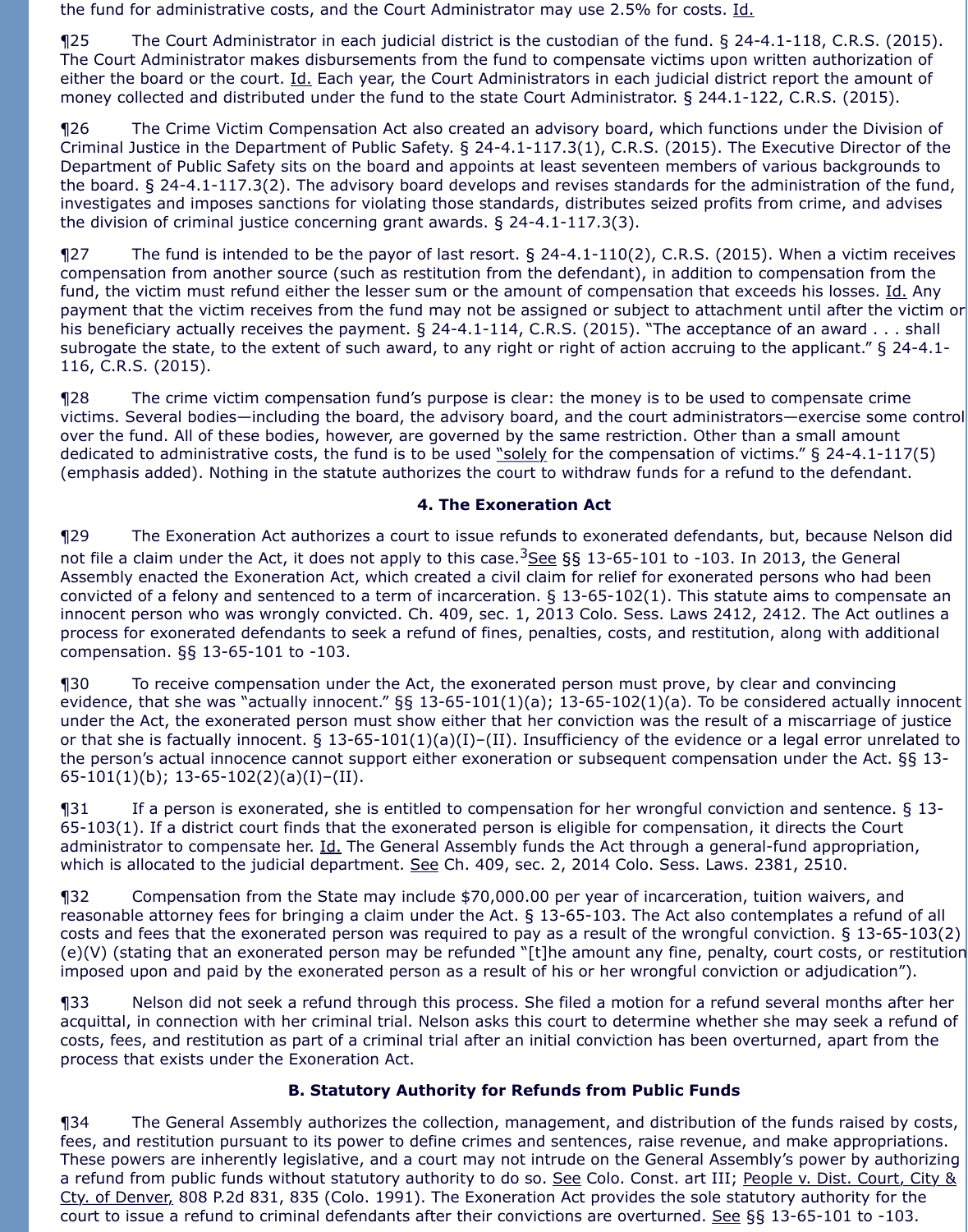¶35 As a threshold matter, the court had clear authority to impose, collect, and disburse the costs, fees, and restitution. First, the court correctly ordered—and the Department of Corrections correctly withheld—money from Nelson based on her initial conviction. The General Assembly instructed the court to impose costs, fees, and restitution pursuant to its power to define crimes and prescribe punishments. See Martinez v. People, 69 P.3d 1029, 1031 (Colo. 2003). Courts order defendants to pay costs, fees, and restitution that are tied to criminal convictions but only to the extent permitted by statute. See id.; see also, e.g., §§ 24-4.1-119, 24-4.2-104(1)(d), 13-32-105, 18-1.3-603. The General Assembly prescribes the punishments for crimes and, in doing so, limits the court's sentencing authority. People v. Oglethorpe, 87 P.3d 129, 136 (Colo. App. 2003), as modified on denial of reh'g (Aug. 14, 2003). Once the court imposes the sentence, the executive branch carries it out. Id.; see § 16-18.5-106 (authorizing the Department of Corrections to take money from an inmate's account to pay outstanding fees).

¶36 In Nelson's case, the court ordered Nelson to pay numerous costs and fees that were each mandated by statute. See, e.g., §§ 24-4.1-119, 24-4.2-104. The statutes instruct that the charges must be levied when a case results in a conviction, and that the defendant must pay the charges. See, e.g., §§ 24-4.1-119, 24-4.2-104. The court must carry out the statutes' instructions. See Oglethorpe, 87 P.3d at 136. The court must impose the fees when a conviction occurs and must also use the funds as the statutes instruct. Therefore, the trial court properly ordered Nelson to pay costs, fees, and restitution pursuant to valid statutes.

¶37 Next, after collecting fines, fees, and restitution, the court correctly distributed the funds to victims and public funds, as ordered by the statutes. See, e.g., §§ 18-1.3601, 24-4.1-117, 24-4.2-104. The General Assembly directs when these fees may be collected and how the money may be used based on its power to raise revenue and appropriate funds. See Colo. Const. art. V, §§ 31-32. This power "is plenary, subject only to constitutional limitations." Colo. Gen. Assembly v. Lamm, 704 P.2d 1371, 1380 (Colo. 1985). The General Assembly must raise revenue to create a source of funding for its appropriations to cover the expenses of the executive, legislative, and judicial departments. Id. at 1380–81 (citing Colo. Const. art. V, §§ 31–32).

¶38 Because the General Assembly must be able to plan and budget to fulfill its duties, Colorado's constitution protects its control over public money. Colo. Const. art. V, § 33. "No moneys in the state treasury shall be disbursed . .. except upon appropriations made by law, or otherwise authorized by law." Id. The General Assembly must be able to plan and monitor public money so that sufficient funds are available to support appropriations. Lamm, 704 P.2d at 1381. We have held that the ability to specify which funds support which appropriations, and to make appropriations contingent on the availability of money in those funds, is "essential to the legislative power." Id.

¶39 In this case, \$414.60 was distributed to victims and \$347.50 was placed into public funds, according to the statutes governing each fee. A court does not "assume the risk" that a conviction will be overturned by following these statutory commands. Contra Nelson, 1 30. Rather, when the court orders a convicted defendant to pay costs, fees, and restitution—pursuant to statutory commands—the court must also follow the statutes' instructions on how that money may be used. For example, the court was required to distribute the money that Nelson paid toward restitution to the victims. See § 18-1.3-601. Similarly, the court was required to disburse the money collected from costs and fees into public funds. See, e.g., §§ 24-4.1-117(2), 24-4.1-119(1)(a); see also § 16-18.5-109(3) (directing that restitution money be placed in the VAST and crime victim compensation funds when a victim declines to accept restitution or no victim can be reasonably found). The court correctly disbursed the costs, fees, and restitution that Nelson paid to either the victims or public funds, according to the governing statutes.

¶40 Just as the court must follow statutory commands in imposing and disbursing fees, the court may authorize refunds from public funds only pursuant to statutory authority.<sup>4</sup>See People v. \$11,200.00 U.S. Currency, 2013 CO 64, ¶ 4, 313 P.3d 554, 555-56 (holding that the trial court lacked authority to order a refund where the defendant's case did not meet the specific statutory requirements authorizing a refund). The court may not intrude on the legislature's powers by authorizing refunds from public funds. See Colo. Const. art. III (stating that each branch of government may not intrude on another's powers absent express constitutional permission); cf. Lamm, 704 P.2d at 1385 (avoiding "the impermissible positive effect" of the executive branch forcing funding to come from otherwise-appropriated funds, which would invade the legislature's appropriation power). A court order awarding money "payable from public funds implicates sensitive budget and funding considerations, and authority to intrude into these areas is not to be lightly implied." Dist. Court, City & Cty. of Denver, 808 P.2d at 835. For this reason, we have held that "a monetary sanction payable from public funds . . . is beyond the authority of the trial court." Id.

¶41 If the court were to refund Nelson's costs and fees, the refund would draw on public funds, thereby affecting appropriations from that fund. The refund would diminish those public funds and disregard the legislature's directives on how that money is to be spent or appropriated. This would impermissibly intrude on the legislature's power and hamstring its ability to fulfill its responsibility to raise and appropriate funds. Therefore, a court must have statutory authority to authorize a refund from public funds, and it did not in this case.

¶42 Finally, we turn to the possible statutory authority that might permit a court to order a refund. Nelson argues that the statutes governing costs, fees, and restitution provide statutory authority to support refunds. Nelson argues that, because the orders to pay costs, fees, and restitution must all be tied to a conviction, her acquittal renders the initial conviction invalid, and the money must be returned. This argument fails for two reasons. First, the court and the Department of Corrections followed the instructions laid out in the statutes governing costs and fees.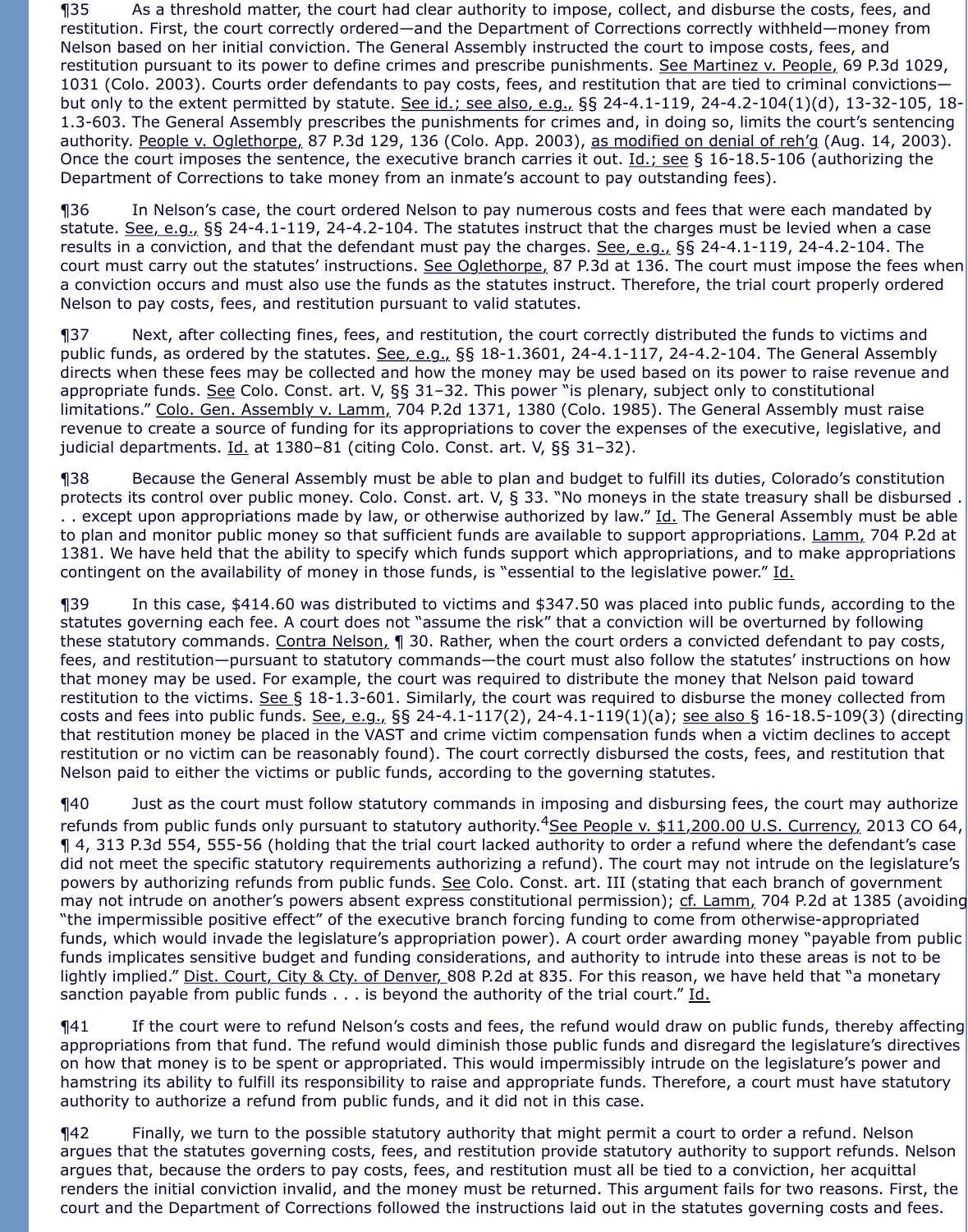The court correctly withheld money from Nelson as part of her initial conviction: the fines were tied to a conviction. Furthermore, Nelson was required to make payments toward the costs, fees, and restitution she owed only while her conviction stood. The costs, fees, and restitution were therefore imposed based on a conviction, and the obligation to pay ceased when the conviction was no longer in place. The statutes authorized the imposition and collection of fees but did not address the possibility of a refund.

¶43 Second, the Exoneration Act provides the proper procedure for seeking a refund. When examining the relationship between statutory provisions, "a special or specific statutory provision prevails over a general provision." Climax Molybdenum Co. v. Walter, 812 P.2d 1168, 1174 (Colo. 1991) (citing § 2-4-205, 1B C.R.S. (1980) (now codified at § 2-4-205, C.R.S. (2015))). We also presume that the legislature is aware of its prior enactments when it passes new legislation. A.S. v. People, 2013 CO 63, ¶ 11, 312 P.3d 168, 171.

¶44 None of the statutes governing costs, fees, and restitution address whether a court may withdraw money from public funds to refund money that a defendant has already paid. See, e.g., §§ 18-1.3-603, 24-4.1-117, 24-4.1- 119. On the other hand, the Exoneration Act specifically addresses when a defendant who was wrongfully convicted may seek a refund of costs, fees, and restitution. § 13-65-103(2)(e)(V). When creating a refund procedure for exonerated defendants, the General Assembly did not amend the existing statutes to create alternative means for defendants to seek a refund. The Exoneration Act created an exclusive process for exonerated defendants seeking a refund of costs, fees, and restitution.

¶45 Therefore, when a defendant's conviction is overturned and she is acquitted after a new trial, the trial court may authorize a refund of costs, fees, and restitution only pursuant to the process created in the Exoneration Act. Accordingly, the trial court lacked the authority to order a refund of Nelson's costs, fees, and restitution based on her motion following her criminal trial.

## **C. No Due Process Violation**

¶46 In her motion requesting a refund, Nelson argued that, upon her acquittal, due process required an automatic refund of costs and fees that she had paid. Nelson argues that the money was wrongfully withheld and that the interests of justice require a refund of the costs and fees she paid because her conviction was overturned.<sup>5</sup> We hold that due process does not require a refund of costs, fees, and restitution when a defendant's conviction is reversed and she is subsequently acquitted. The Exoneration Act provides sufficient process for defendants to seek refunds of costs, fees, and restitution that they paid in connection with their conviction.

¶47 No person shall be denied property without due process of law. U.S. Const. amend. V; id. amend. XIV § 1; Colo. Const. art. II, § 25. "Due process requires, at a minimum, notice and the opportunity for a meaningful hearing before an impartial tribunal." Van Sickle v. Boyes, 797 P.2d 1267, 1273-74 (Colo. 1990) (citing Mathews v. Eldridge*,*424 U.S. 319, 333, 348–49 (1976)). When a criminal defendant is convicted, the court must order defendants to pay certain costs. See supra  $\P\P$  10-14; see, e.g., § 24-4.1-119(1)(a) (crime victim compensation fund); § 13-32-105 (docket fees). If a defendant is acquitted, however, section 16-18-101(1) requires the State to pay the court costs.

¶48 In this case, the money was not wrongfully withheld because a conviction supported the imposition of costs, fees, and restitution. See supra  $\P\P$  10–14; see also, e.g., § 16-18.5-104 (stating that restitution becomes "due and payable at the time that the order of conviction is entered"). Nelson was initially convicted after a jury trial, so the court was authorized to order Nelson to pay costs, fees, and restitution at that time. Nelson was not ordered to pay costs and fees for the second trial, when she was acquitted. See  $\S$  16-18-101(1). Nelson was obligated to pay only while her conviction was in place and this obligation was imposed pursuant to a valid statute. Accordingly, she was not deprived of due process.

¶49 Moreover, as explained, the General Assembly has provided a process for defendants to seek refunds. See §§ 13-65-101 to -103. Nelson did not file an action under the Exoneration Act, which allows a court to grant refunds of fees and restitution, along with compensation for the time an exonerated defendant spent incarcerated. See §§ 13-65-101 to -103. Due process does not require a defendant to be compensated automatically for the time she spent incarcerated while seeking an appeal or new trial. Similarly, due process does not require an automatic refund of fines paid in connection with a conviction during that time.

¶50 The Exoneration Act provides sufficient process for defendants to seek a refund of costs, fees, and restitution that they incurred while a conviction was in place. Therefore, requiring a defendant to seek a refund of costs, fees, and restitution through the process created by the legislature, rather than upon a motion after a criminal trial, does not violate due process.

# **IV. Conclusion**

¶51 The trial court did not have the authority to grant a refund of costs, fees, and restitution to Nelson. If a criminal defendant wishes to seek a refund, the Exoneration Act provides the only procedure to do so. Accordingly, we reverse the court of appeals' ruling and remand the case for proceedings consistent with this opinion.

# **JUSTICE HOOD dissents.**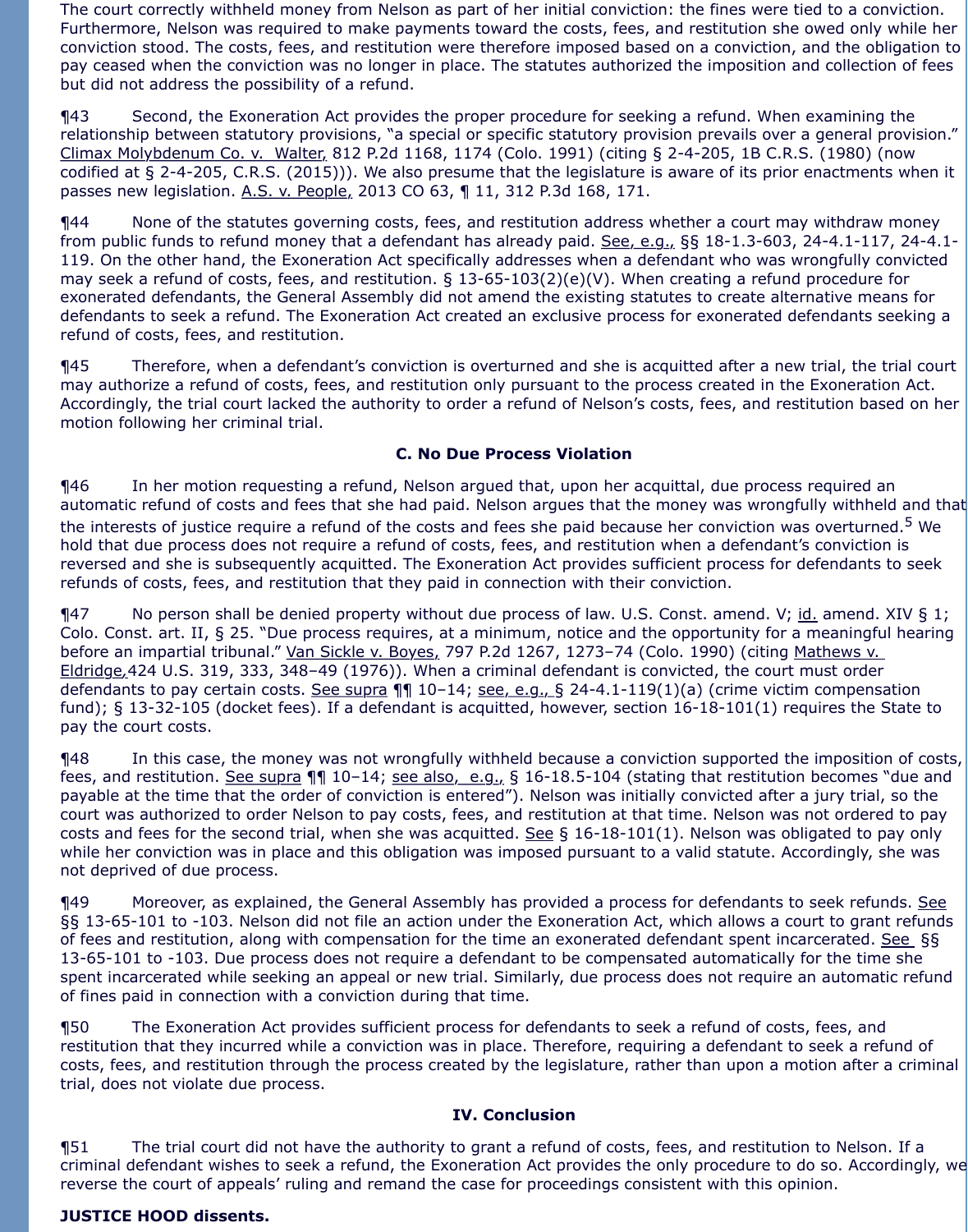#### **JUSTICE GABRIEL** does not participate.

 $<sup>1</sup>$  Nelson states that the amount withheld was \$681.35. The Register of Actions, however, shows that the total</sup> amount withheld was \$702.10. The payments were applied as follows:

- \$125.00 to the victim compensation fund;
- \$162.50 to the VAST fund; and
- \$414.60 to the victims as restitution.

 $2$  Specifically, we granted certiorari to review the following issues:

- 1. Whether a criminal court has jurisdiction to order a refund of costs, fees, and restitution from the State upon defendant's post-conviction motion in the criminal case following either his acquittal or his conviction being vacated and the prosecution electing not to retry him.
- 2. Where the court of appeals ordered the State to refund restitution, which branch of the government is responsible for the refund.

 $3$  The Exoneration Act was not passed until 2013, after Nelson made her initial motion requesting a refund. However, the Act allowed defendants to seek relief, even if they met the criteria prior to the Act's passage, as long as they acted before June 5, 2015. § 13-65-102(1)(b)(II), C.R.S. (2015). Nelson did not seek a refund through procedures created by the Act in the allotted two-year time frame. Therefore, whether she met the other criteria that the Act demands, such as actual innocence, is not before us.

 $4$  Once the state disburses restitution to the victims, the state no longer controls that money. See § 18-1.3-601. Neither the defendant nor the court may seek a refund of restitution from the victims. See § 13-65-103(2)(e)(V); see also § 24-4.1-302.5(1)(a), C.R.S. (2015) (affirming victims' right to be free from harassment). Even when a defendant is exonerated after a finding of actual innocence, victims are not required to reimburse the defendant for any restitution payments they received.  $\S$  13-65-103(2)(e)(V)

(emphasizing that allowing a refund of restitution to an exonerated defendant "shall not be interpreted to require the reimbursement of restitution payments by" a victim). As a result, any potential refund of restitution could come only from a public fund.

<sup>5</sup> Nelson relies on Toland v. Strohl, 364 P.2d 588, 593 (Colo. 1961), to suggest that parties must be placed in the "status quo" after a conviction is reversed. However, Toland does not apply here. Unlike Nelson, the defendant in Toland was subject to a "hasty, ill considered, dark of night disposition" of his case, which was "not an acceptable substitute for a trial." Id. at 593.

## **JUSTICE HOOD, dissenting.**

¶52 The majority concludes the State may deprive a person of her property as a result of a criminal conviction and that it may retain the property even after the person shows on appeal that the conviction is invalid. It finds that, while the legislature has provided for the collection and expenditure of a convicted defendant's money, the legislature has not provided for refunds and therefore criminal courts lack authority to issue refunds. To obtain relief, the majority requires Shannon Nelson to mount a new lawsuit and prove her innocence under the Compensation for Certain Exonerated Persons Act ("Exoneration Act" or "Act").

¶53 Because Nelson is legally innocent, I would begin at a different place. Instead of requiring Nelson to identify a specific statute authorizing a refund, I would require the State to identify a source of law allowing it to keep a defendant's property in the absence of a valid criminal conviction. Because I know of no such authority, and I agree with the court of appeals that the district court had jurisdiction to order a refund, I respectfully dissent.

## **I. Nelson Has Never Been Validly Convicted.**

¶54 The majority quickly moves over the procedural history of Nelson's case, but it is worth a closer look. In 2006, Nelson stood trial for crimes of sexual abuse allegedly perpetrated against her four children. The prosecution's case depended heavily on the children's testimony and out-of-court statements. At trial, the People called as a witness a forensic interviewer who had spoken with the children. When the People posed a question about the nature of children's memories, Nelson objected because the witness had not been endorsed as an expert. The trial court acknowledged the witness was not qualified as an expert and that in the past it had been "reluctant" to qualify her, but the court felt that based on the interviewer's continuing training and growing experience she would "at some point in the future . . . be qualifiable as an expert." The court overruled Nelson's objection. The interviewer went on to testify about the age at which children have the ability to remember information and relate it accurately; she also described the ways children disclose trauma and the reliability of such disclosures. The jury convicted Nelson of five charges—sexual assault on a child, aggravated incest, and three counts of misdemeanor child abuse. She appealed.

¶55 The court of appeals reversed her convictions in a unanimous opinion. People v. Shannon Kay Gonser, n/k/a/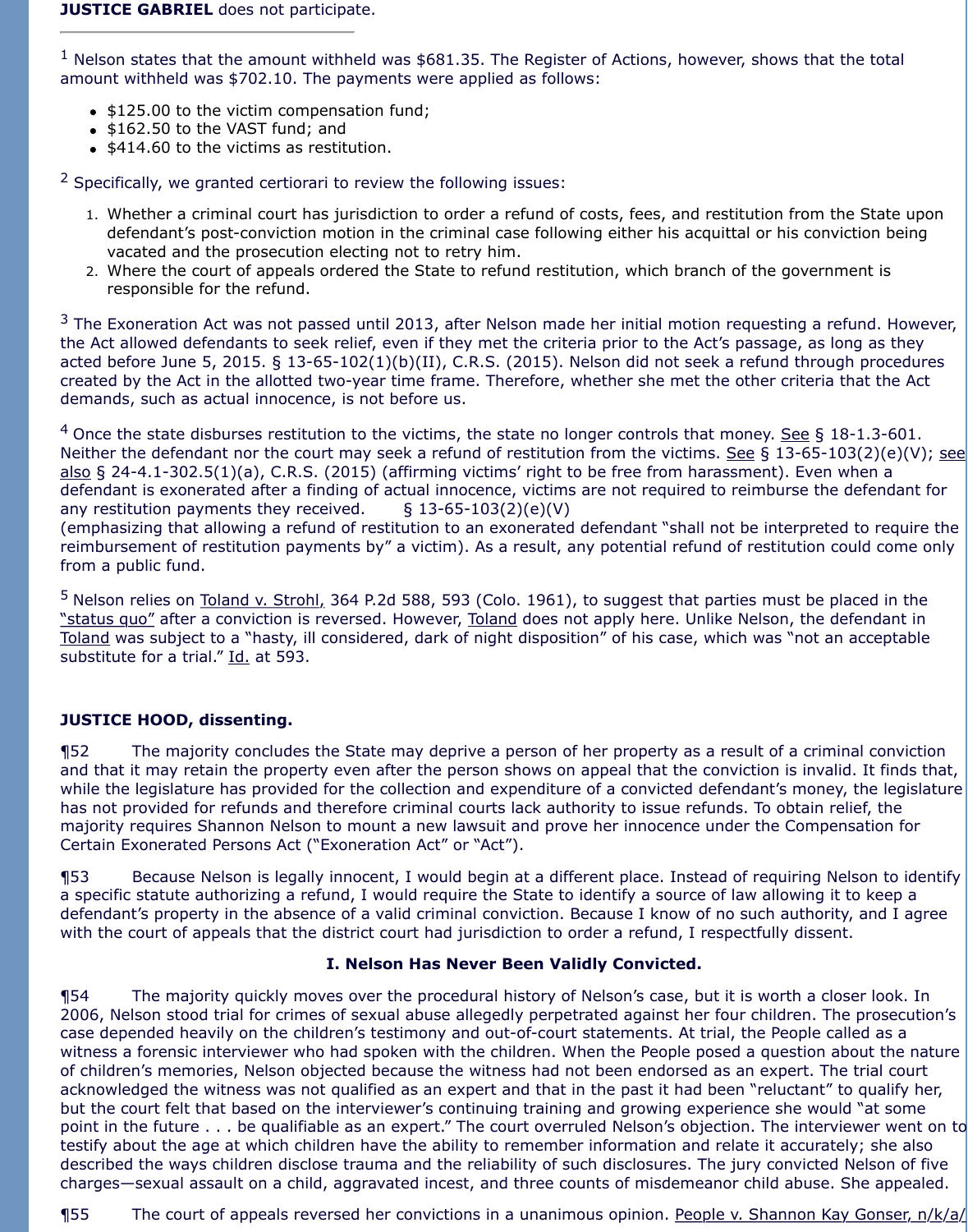Shannon Nelson, No. 06CA1023 (Colo. App. Apr. 9, 2009). The division concluded the trial court erred by allowing a lay witness to testify on matters requiring specialized knowledge and training. It further concluded this error was prejudicial. The error impaired the fairness of Nelson's trial by affecting the jury's ability to evaluate the credibility of the alleged victims. Consequently, the court reversed her convictions and remanded for a new trial.

¶56 The prosecution retried Nelson. A jury acquitted her.

¶57 Because Nelson was never validly convicted, we presume she is innocent. This, of course, is one of our bedrock concepts of criminal justice. See Coffin v. United States, 156 U.S. 432, 453 (1895) ("[The presumption of innocence] is the undoubted law, axiomatic and elementary, and its enforcement lies at the foundation of the administration of our criminal law."). Thus, just as the State was required to release Nelson from incarceration, it should also be required to release Nelson's money paid as costs, fees, and restitution.

# **II. The State's Appellate Process Must Comport with Due Process.**

¶58 This case stands at the confluence of the legislature's choice to provide appellate review of convictions and its choice to collect money from defendants before convictions are final. Though the Supreme Court has said the federal Constitution guarantees no right to an appeal, see McKane v. Durston, 153 U.S. 684, 687 (1894), when the legislature creates one, as Colorado has done, see § 16-12-101, C.R.S. (2015), a criminal defendant is entitled to due process throughout the appeal. Hoang v. People, 2014 CO 27, 1 39, 323 P.3d 780, 788; see also, e.g., Evitts v. Lucey, 469 U.S. 387, 396 (1985) (holding that when a state provides a first appeal as of right, due process requires that defendants receive the effective assistance of counsel during that appeal). Knowing this, the legislature might have decided not to order defendants to pay costs, fees, and restitution until judgments survive direct appeal. While requiring defendants to pay up sooner is understandable, I struggle to see how we can sanction a system that makes money immediately due without providing for its return when reversible error occurs.

¶59 Like the majority, I see nothing wrong with a court following the statutory plan for the collection and use of a convicted defendant's funds, see maj. op. 1 39; nor is there anything objectionable about requiring defendants to comply with existing court orders to pay costs, fees, and restitution stemming from valid convictions and requiring defendants who wish to challenge their convictions to use the normal channels. But when the process leading to the conviction is exposed as so deficient as to mandate reversal, "due" process should also allow for the return of a defendant's money.

¶60 This court shared my concern in Toland v. Strohl, 364 P.2d 588, 593 (Colo. 1961), when we required the return of a defendant's fines and costs paid pursuant to a conviction obtained in violation of due process. Today, the majority relegates Toland to a footnote and emphasizes that the defendant there suffered a summary disposition of his case immediately after arrest—a situation that presented obvious due process problems. See maj. op. ¶ 46, n.5; Toland, 364 P.2d at 593 (concluding the "summary, hasty, middle of the night justice" dispensed to a suspected drunk driver after a crash did not comport with due process). By distinguishing Toland, the majority sets up two tiers of invalid convictions: There are stark constitutional violations, like those in Toland, that demand setting the defendant back to the status quo ante, and then there are arguably less egregious but nonetheless invalid convictions, like Nelson's, for which reimbursement is unavailable. But reversal is reversal. And an invalid conviction is no conviction at all.

¶61 Other courts have recognized what the interests of justice compel in similar circumstances. See United States v. Hayes, 385 F.3d 1226, 1229-30 (9th Cir. 2004) (holding that, where the defendant's conviction was reversed on collateral review, the government must return amounts paid as special assessments and costs, though it need not reimburse for restitution disbursed after the conviction became final); Telink, Inc. v. United States, 24 F.3d 42, 47 (9th Cir. 1994) ("If [the defendants] prevail in setting aside their convictions, the wrongly paid fines would be automatically refunded, without requiring a civil action . . . ."); United States v. Lewis, 478 F.2d 835, 836 (5th Cir. 1973) ("Since the district court was empowered to set aside the conviction, it could also correct the unlawful result of the conviction and require the repayment of the money collected as fines."); United States v. Beckner, 16 F. Supp. 2d 677, 679 (M.D. La. 1998) ("[T]his court has jurisdiction to carry out its obligation to completely vacate all aspects of the erroneous judgement [sic] issued by it. . . . In this criminal case the final judgment is that Beckner owed restitution to no one. . . . The government must reimburse Beckner . . . ."); United States v. Venneri, 782 F. Supp. 1091, 1092–95 (D. Md. 1991) (describing previous order requiring government to refund a defendant's fine paid for violating an unconstitutional statute and ordering third-party restitution recipient to repay defendant); Cooper v. Gordon, 389 So. 2d 318, 319 (Fla. Dist. Ct. App. 1980) (holding lower court had inherent power to restore defendant to status quo ante for wrongly paid fine, restitution, and probation costs); Commonwealth v. McKee, 38 A.3d 879, 881 (Pa. Super. Ct. 2012) (finding trial court had jurisdiction to consider defendant's refund petition after his convictions were overturned on direct appeal). But see Hooper v. State, 248 P.3d 748, 751 (Idaho 2011) (holding that the trial court could not award a refund of restitution where the defendant's payments had gone to the state's Industrial Commission over which the court lacked personal jurisdiction).

¶62 The majority finds no due process problem and refers Nelson to the Exoneration Act. See maj. op. ¶¶ 29– 33, 46–50 (discussing §§ 13-65-101 to -103, C.R.S. (2015)). It proceeds as though litigants merely needed directions on where to ask for relief. See id. at 1 33 (explaining that Nelson filed a motion in criminal court instead of filing a civil claim). But the Exoneration Act is not the answer to Nelson's problem.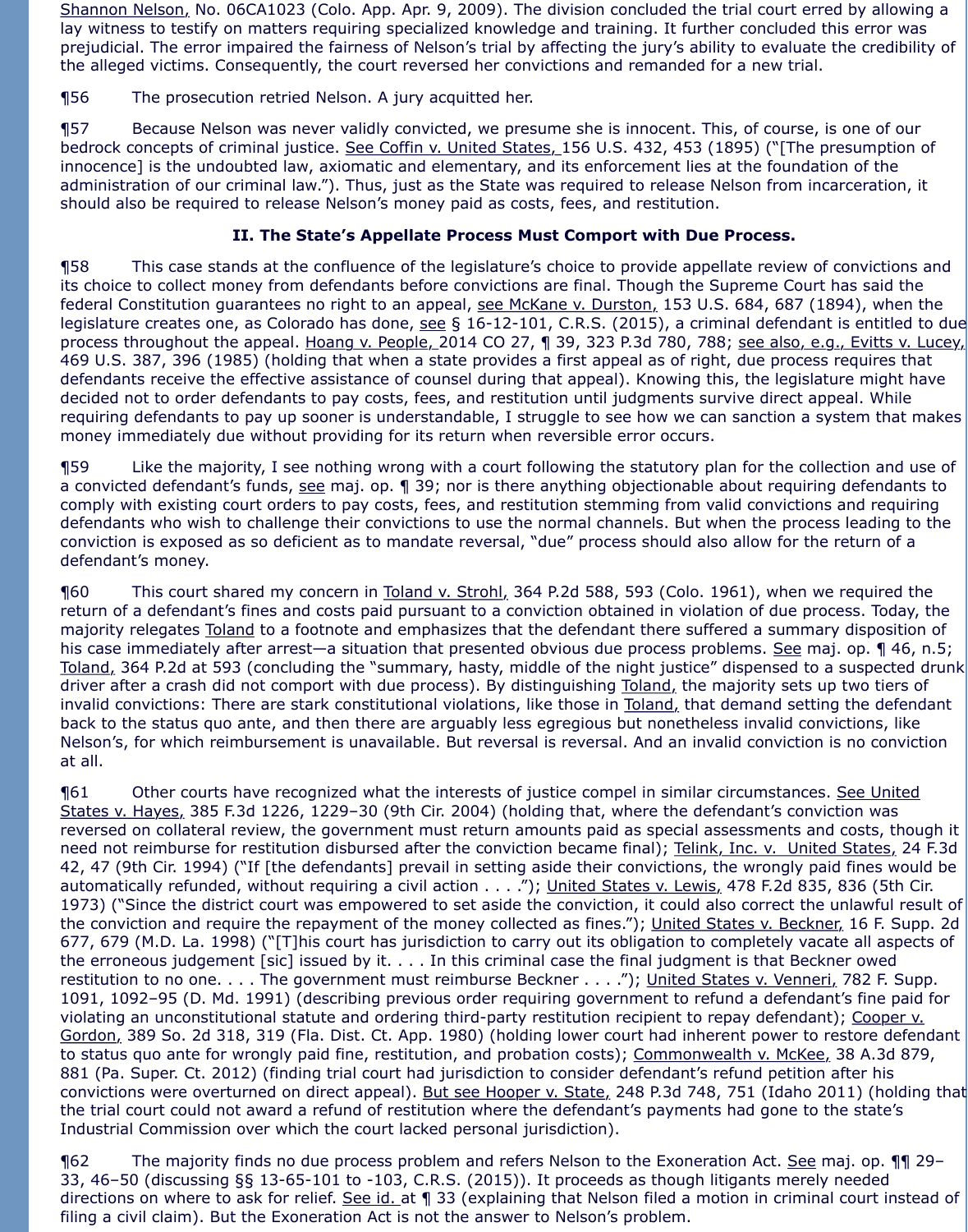#### **III. The Exoneration Act Is an Inadequate Remedy.**

¶63 The Act is not up to the task the majority assigns it for several reasons. First and foremost, requiring defendants who have never been validly convicted to resort to this Act flips the presumption of innocence. The Act establishes a separate civil claim that puts the burden on the petitioner to demonstrate her actual innocence by clear and convincing evidence.  $\S$  13-65-102(4)(a)(I), (6)(b).

¶64 Second, the Act is not geared toward refunds. As the majority explains, the Exoneration Act provides not just a refund but also \$70,000 for every year of wrongful incarceration, plus attorneys' fees and other benefits. See maj. op. 1 32; see also § 13-65-103(2)–(3). The legislature is free to establish this broad relief and to require a petitioner to prove she is entitled to it. But Nelson is not seeking such broad relief; she is merely asking for a return to the status quo ante. $1$ See Toland, 364 P.2d at 593.

¶65 Third, the majority ignores the impracticability of bringing a separate civil action. Defendants are not entitled to state-provided counsel in this context, which means they must retain a lawyer or find one willing to work for free. Defendants with meritorious claims paying hourly rates could find themselves throwing good money after bad, while the relatively low amounts available will likely prevent most defendants from retaining counsel on a contingency basis.

¶66 Therefore, I respectfully disagree with the majority's determination that the Exoneration Act provides "sufficient process" for defendants in Nelson's situation. Maj. op. ¶ 46. The Act serves different goals and provides a different remedy. Of course, this begs the question whether the judiciary has the authority to provide an alternative remedy.

# **IV. The Criminal Court May Award a Refund.**

¶67 Ancillary jurisdiction gives us that authority. In a well-reasoned and unanimous opinion, authored by then-Judge Gabriel, the court of appeals relied on the ancillary jurisdiction analysis articulated in Morrow v. District of Columbia, 417 F.2d 728, 740 (D.C. Cir. 1969), and previously used by the court of appeals in People v. Hargrave, 179 P.3d 226, 229-30 (Colo. App. 2007). See People v. Nelson, 2013 COA 58, 11 24-26, 1 P.3d ...

¶68 Ancillary jurisdiction allows a court to decide certain matters related to the principal proceeding. "[A]ll courts, absent some specific statutory denial of power, possess ancillary powers to effectuate their jurisdiction." Morrow, 417 F.2d at 737. At issue in Morrow was whether a criminal court could issue an order preventing the dissemination of a defendant's arrest record after the case stemming from his arrest was dismissed. The United States Court of Appeals for the District of Columbia Circuit held the city's criminal court did have such ancillary jurisdiction. Id. at 740-41. "The major purpose of ancillary jurisdiction . . . is to insure that a judgment of a court is given full effect; ancillary orders will issue when a party's actions, either directly or indirectly, threaten to compromise the effect of the court's judgment." Id. at 740.

**169** Applying the test articulated in Morrow, see id., the court of appeals concluded the trial court had ancillary jurisdiction over Nelson's refund petition: The refund matter arose from the same transaction as the main proceeding (Nelson's criminal case); deciding the refund question did not require substantial new factfinding; nor would adjudication deprive a party of a substantial procedural or substantive right; and finally, resolution of the ancillary matter was required to prevent frustration of the underlying criminal matter. Nelson, 1 25 (citing Hargrave, 179 P.3d at 229–30).

¶70 The court of appeals justifiably noted this approach also (1) serves judicial economy by preempting the need for defendants to file a separate civil action, see id. at ¶¶ 23, 26; see also Morrow, 417 F.2d at 740 (citing judicial economy as another purpose of ancillary jurisdiction); and (2) avoids "a scenario in which former criminal defendants are left to seek out and file lawsuits or other proceedings against third parties, and especially crime victims, to recover the restitution amounts that the defendants previously paid," Nelson, ¶ 31.

¶71 The majority raises another jurisdictional concern with this approach, one implicating the separation of powers. See maj. op. 1 34. Apart from a court's ability to hear a defendant's request for a refund, the majority argues courts cannot award a refund of costs, fees, and restitution in the absence of statutory authorization. See id. at ¶ 40. To grant a refund without statutory backing would be, in the majority's view, to "intrude on the General Assembly's power" to define crimes and sentences, raise revenue, and make appropriations. Id. at 134. These powers are undeniably important and they undoubtedly reside in the legislature, but they are nevertheless subject to constitutional constraints such as due process. See Colo. Const. art. II, § 25 ("No person shall be deprived of life, liberty or property, without due process of law.").

¶72 Refunds simply recognize that the legislature lacks power to punish people who have not been validly convicted. They do not intrude on the power to define crimes and sentences.

¶73 As for the budgetary powers, the legislature itself recognizes the State's obligation to provide the court system with the resources it needs to function: Section 13-3-104—"State shall fund courts"—provides, "The state of Colorado shall provide funds by annual appropriation for the operations, salaries, and other expenses of all courts of record within the state . . . ." § 13-3-104(1), C.R.S. (2015). As I see it, the obligation to refund money taken from